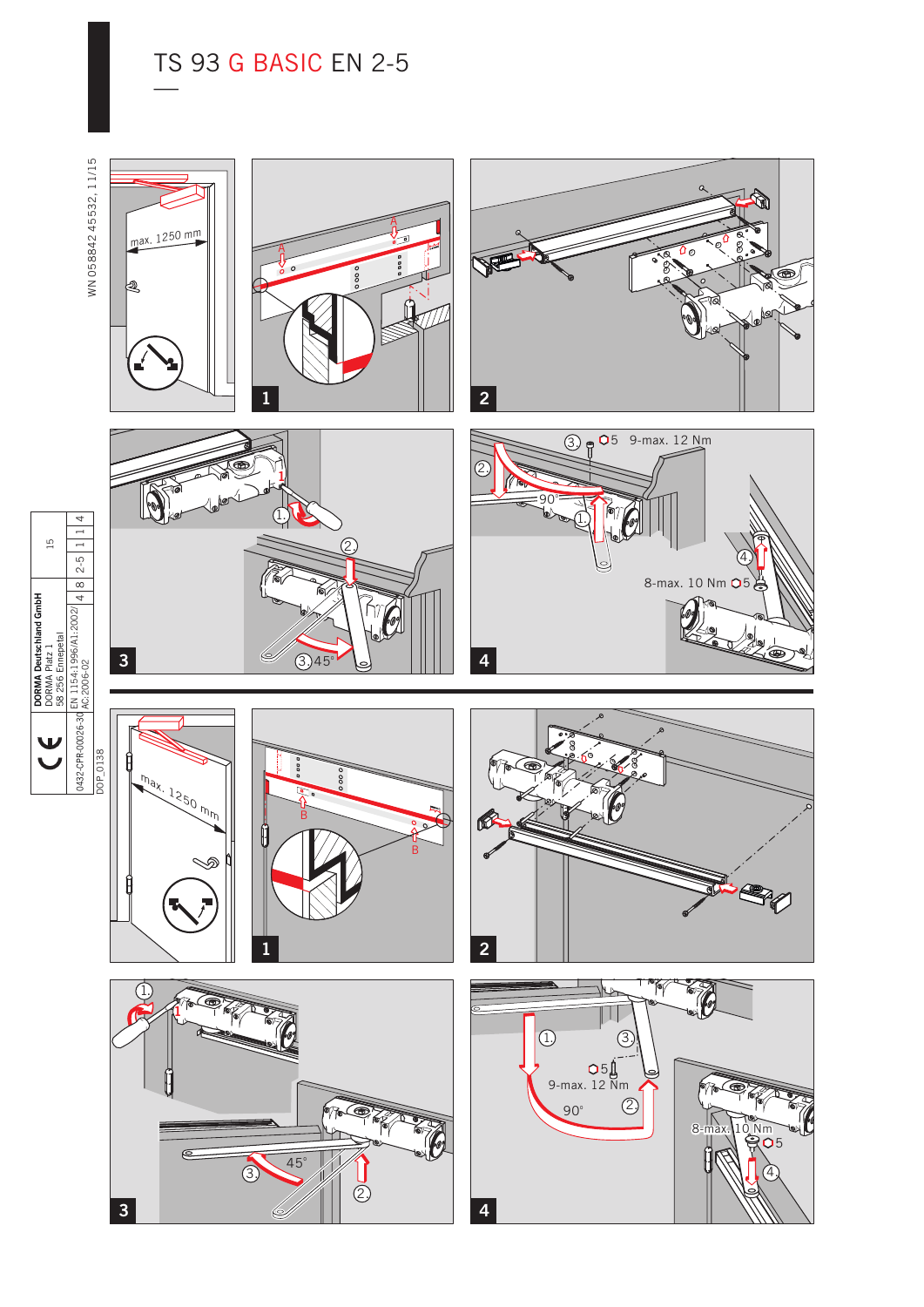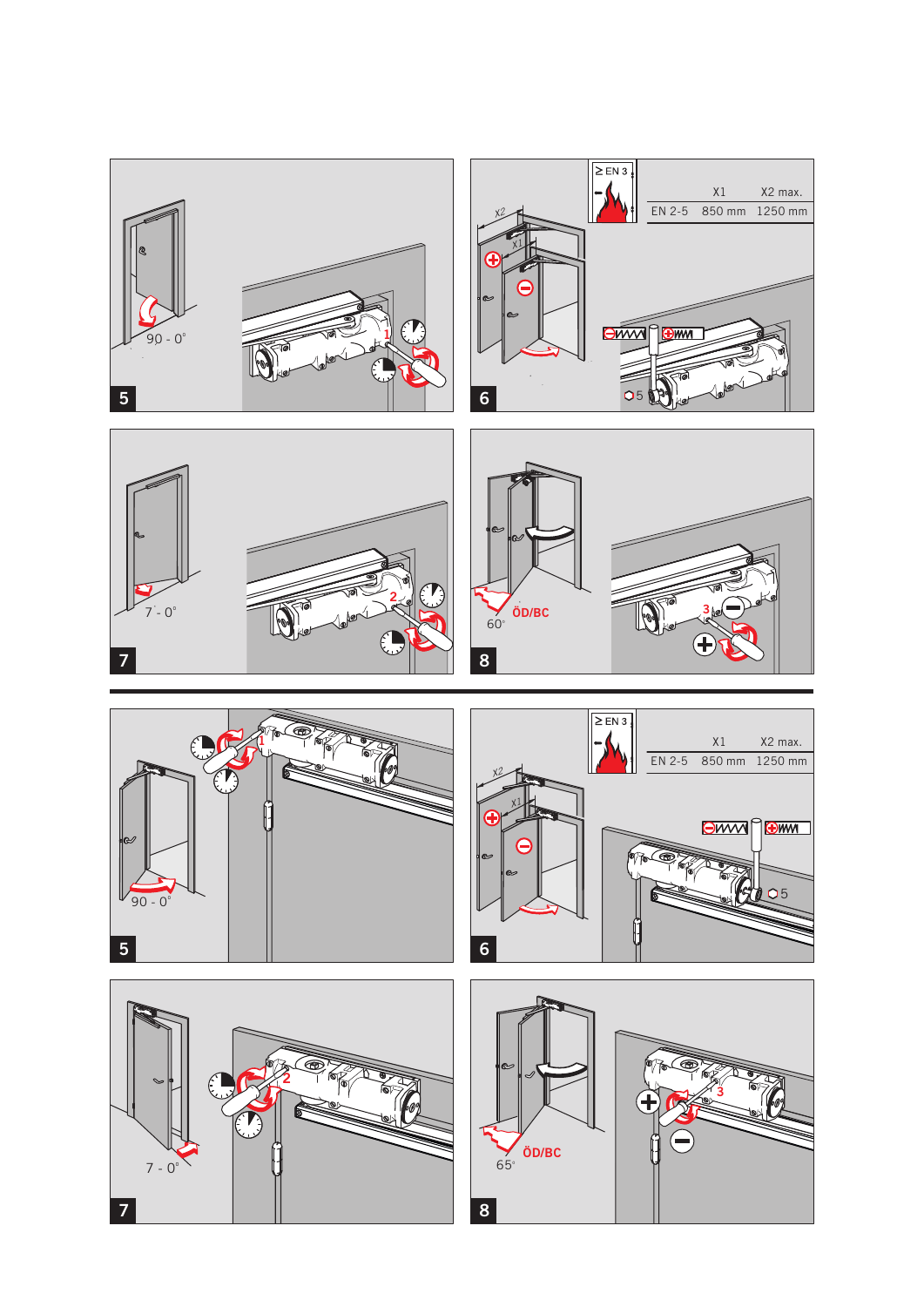





**DORMA Deutschland GmbH** DORMA Platz 1 58256 ENNEPETAL Tel. +49 2333 793-0 Fax +49 2333 793-4950 www.dorma.com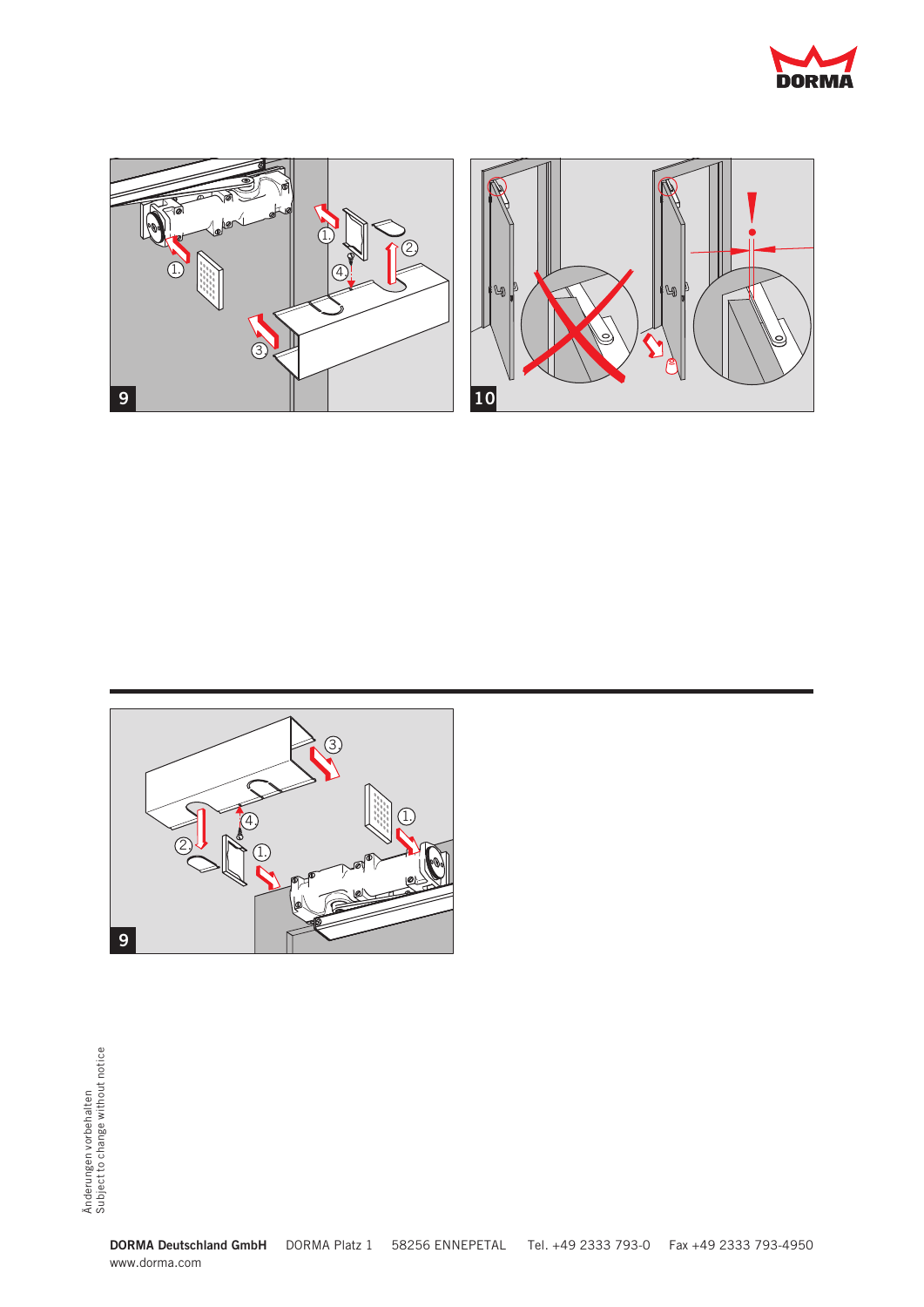## TS 93 G BASIC EN 2-5<br>—

max. 1250 mm  $\mathbb{E}$ 















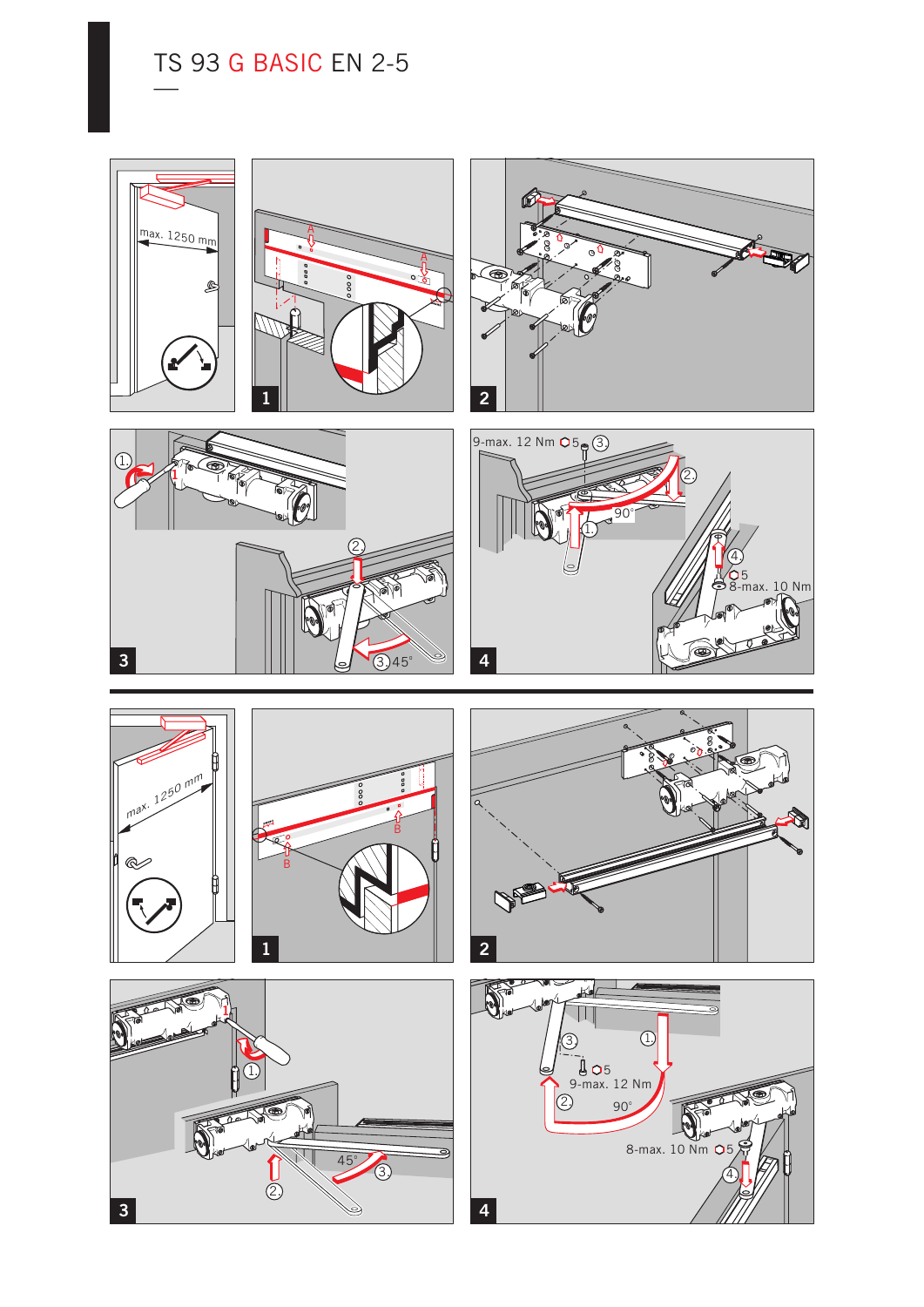